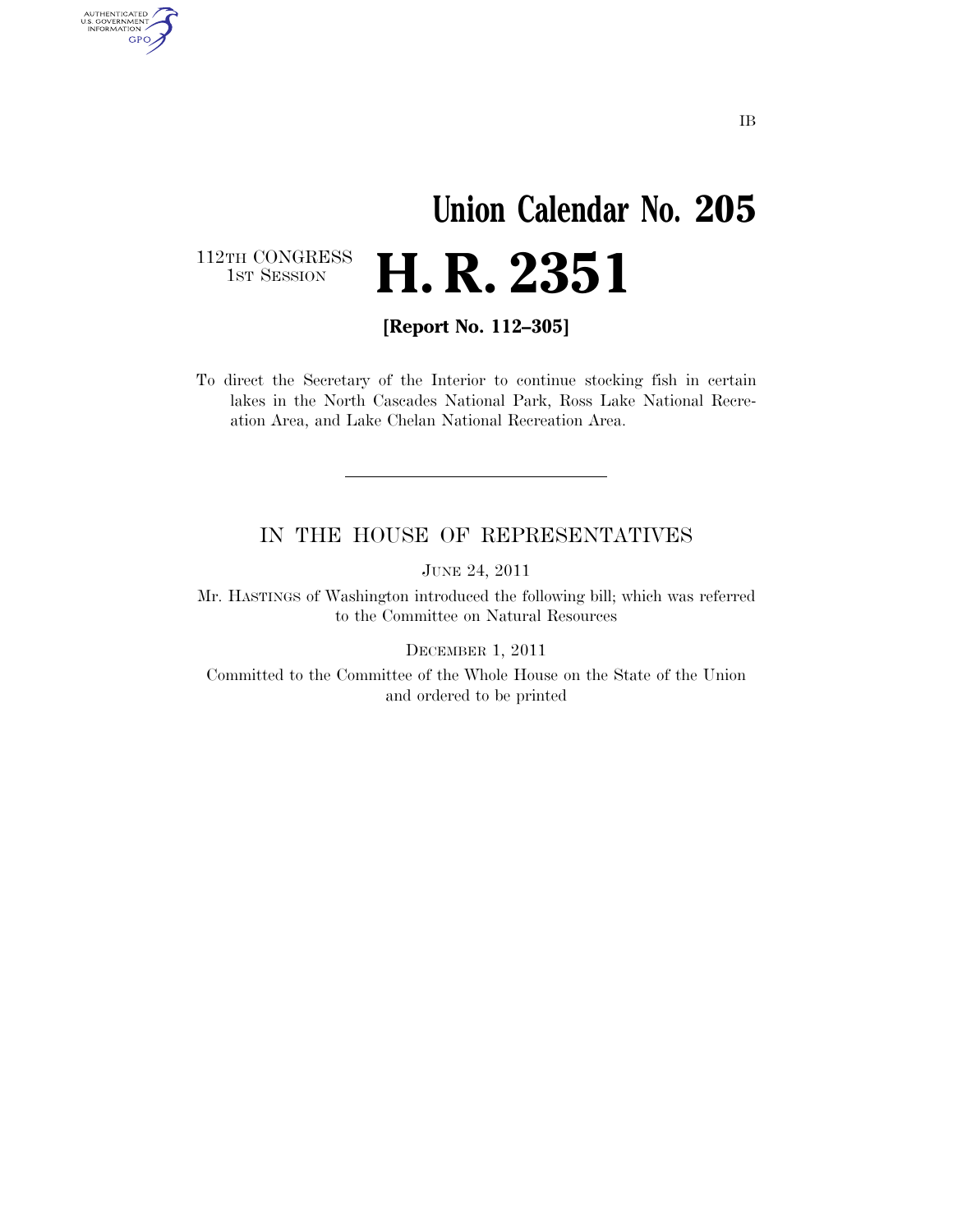## **A BILL**

2

To direct the Secretary of the Interior to continue stocking fish in certain lakes in the North Cascades National Park, Ross Lake National Recreation Area, and Lake Chelan National Recreation Area.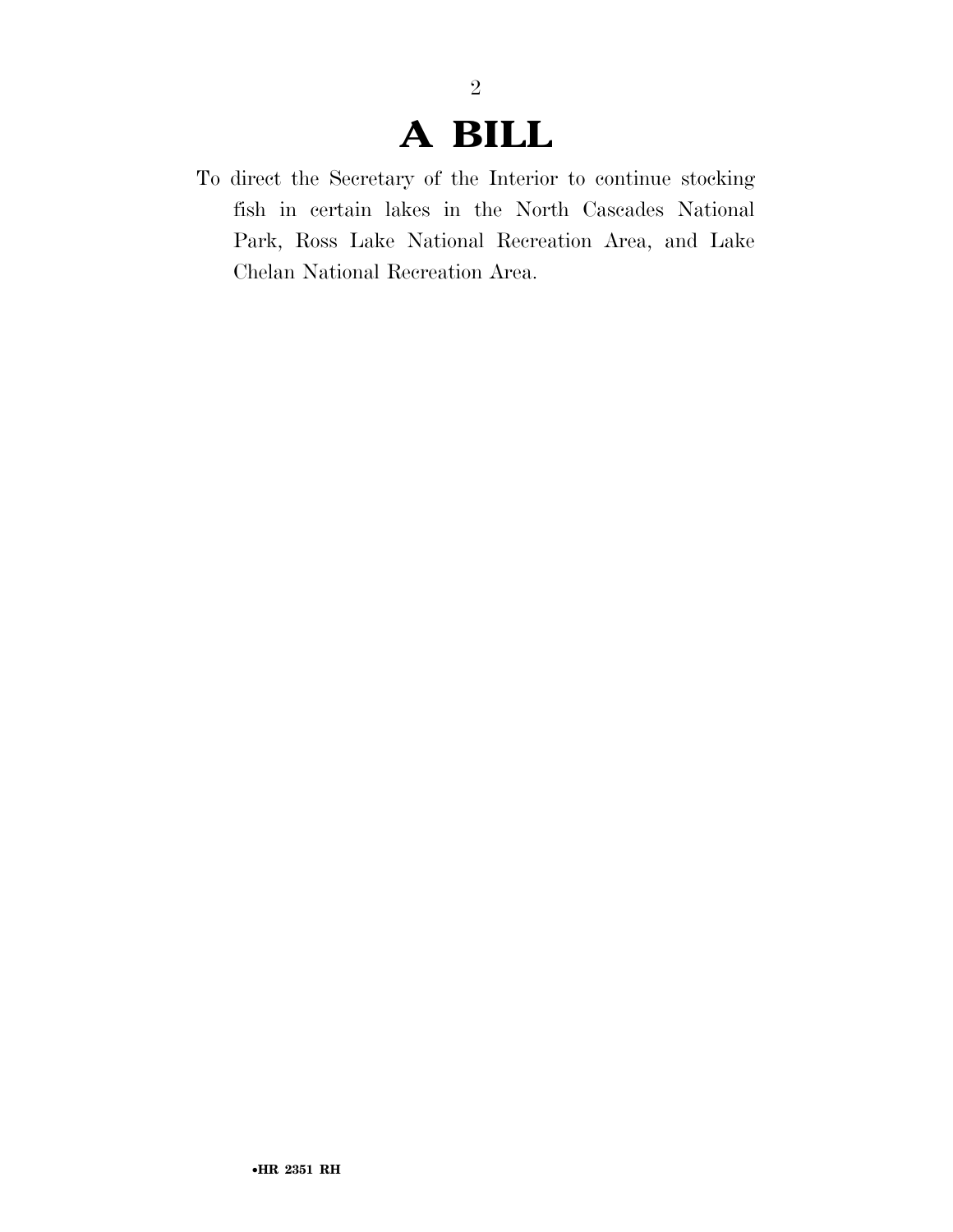*Be it enacted by the Senate and House of Representa- tives of the United States of America in Congress assembled,*  **SECTION 1. SHORT TITLE.** 

 This Act may be cited as the ''North Cascades Na-tional Park Service Complex Fish Stocking Act''.

#### **SEC. 2. DEFINITIONS.**

In this Act:

8 (1) NORTH CASCADES NATIONAL PARK SERVICE COMPLEX.—The term ''North Cascades National Park Service Complex'' means collectively the North Cascades National Park, Ross Lake National Recre- ation Area, and Lake Chelan National Recreation Area.

 (2) PLAN.—The term ''plan'' means the docu- ment entitled ''North Cascades National Park Serv- ice Complex Mountain Lakes Fishery Management Plan and Environmental Impact Statement'' and dated June 2008.

 (3) SECRETARY.—The term ''Secretary'' means the Secretary of the Interior.

 **SEC. 3. STOCKING OF CERTAIN LAKES IN THE NORTH CAS- CADES NATIONAL PARK SERVICE COMPLEX.**  (a) IN GENERAL.—Subject to subsection (b), the Sec-retary shall authorize the stocking of fish in lakes in the

North Cascades National Park Service Complex.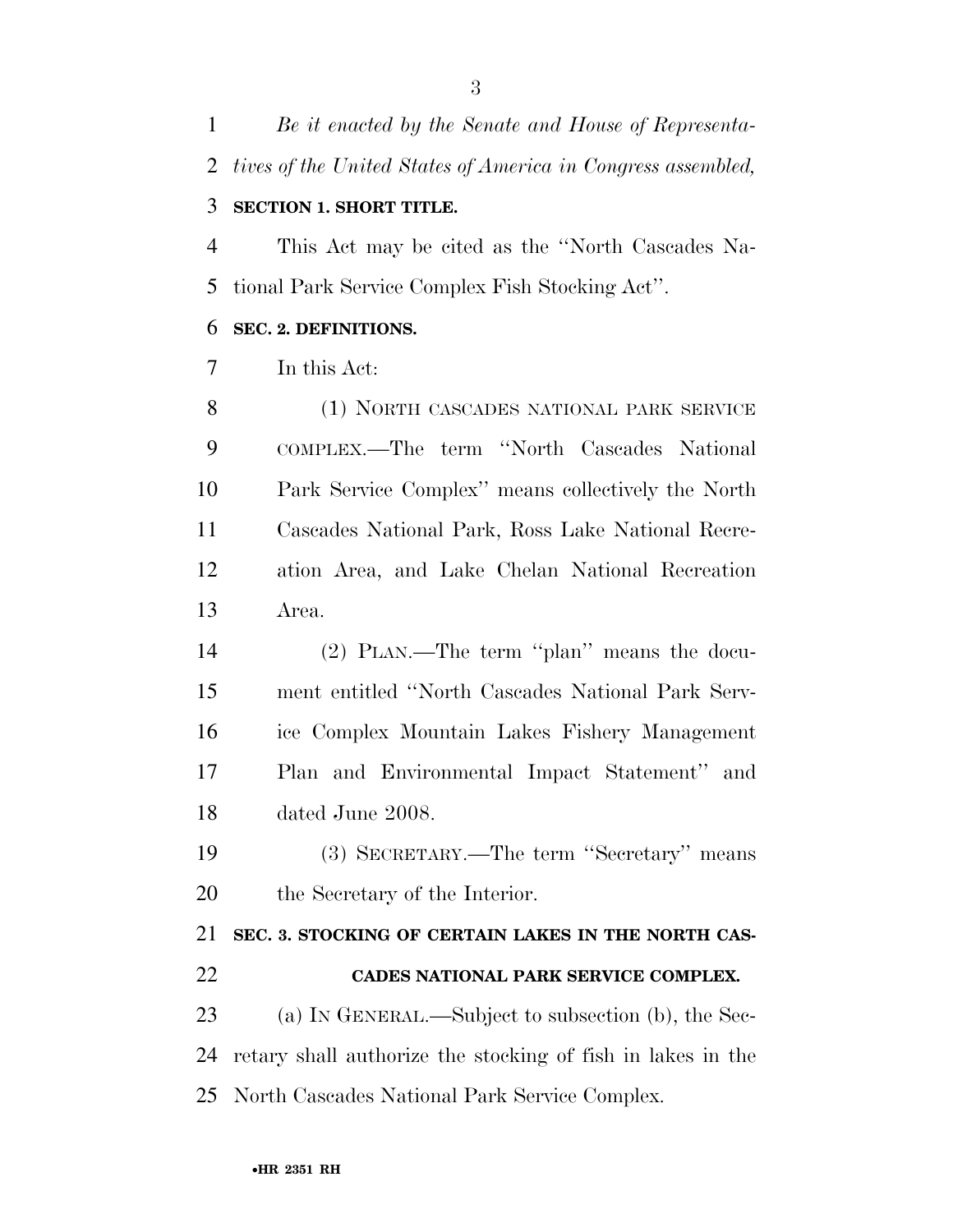|  | (b) CONDITIONS.— |  |
|--|------------------|--|
|--|------------------|--|

| $\overline{c}$ | (1) IN GENERAL.—The Secretary is authorized            |
|----------------|--------------------------------------------------------|
| 3              | to allow stocking of fish in not more than 42 of the   |
| $\overline{4}$ | 91 lakes in the North Cascades National Park Serv-     |
| 5              | ice Complex that have historically been stocked with   |
| 6              | fish.                                                  |
| 7              | (2) NATIVE NONREPRODUCING FISH.—The Sec-               |
| 8              | retary shall only stock fish that are—                 |
| 9              | (A) native to the slope of the Cascade                 |
| 10             | Range on which the lake to be stocked is lo-           |
| 11             | cated; and                                             |
| 12             | (B) nonreproducing, as identified in man-              |
| 13             | agement alternative B of the plan.                     |
| 14             | (3) CONSIDERATIONS.—In making fish stocking            |
| 15             | decisions under this Act, the Secretary shall consider |
| 16             | relevant scientific information, including the plan    |
| 17             | and information gathered under subsection (c).         |
| 18             | (4) REQUIRED COORDINATION.—The Secretary               |
| 19             | shall coordinate the stocking of fish under this Act   |
| 20             | with the State of Washington.                          |
| 21             | (c) RESEARCH AND MONITORING.—The Secretary             |
| 22             | shall-                                                 |
| 23             | (1) continue a program of research and moni-           |
| 24             | toring of the impacts of fish stocking on the re-      |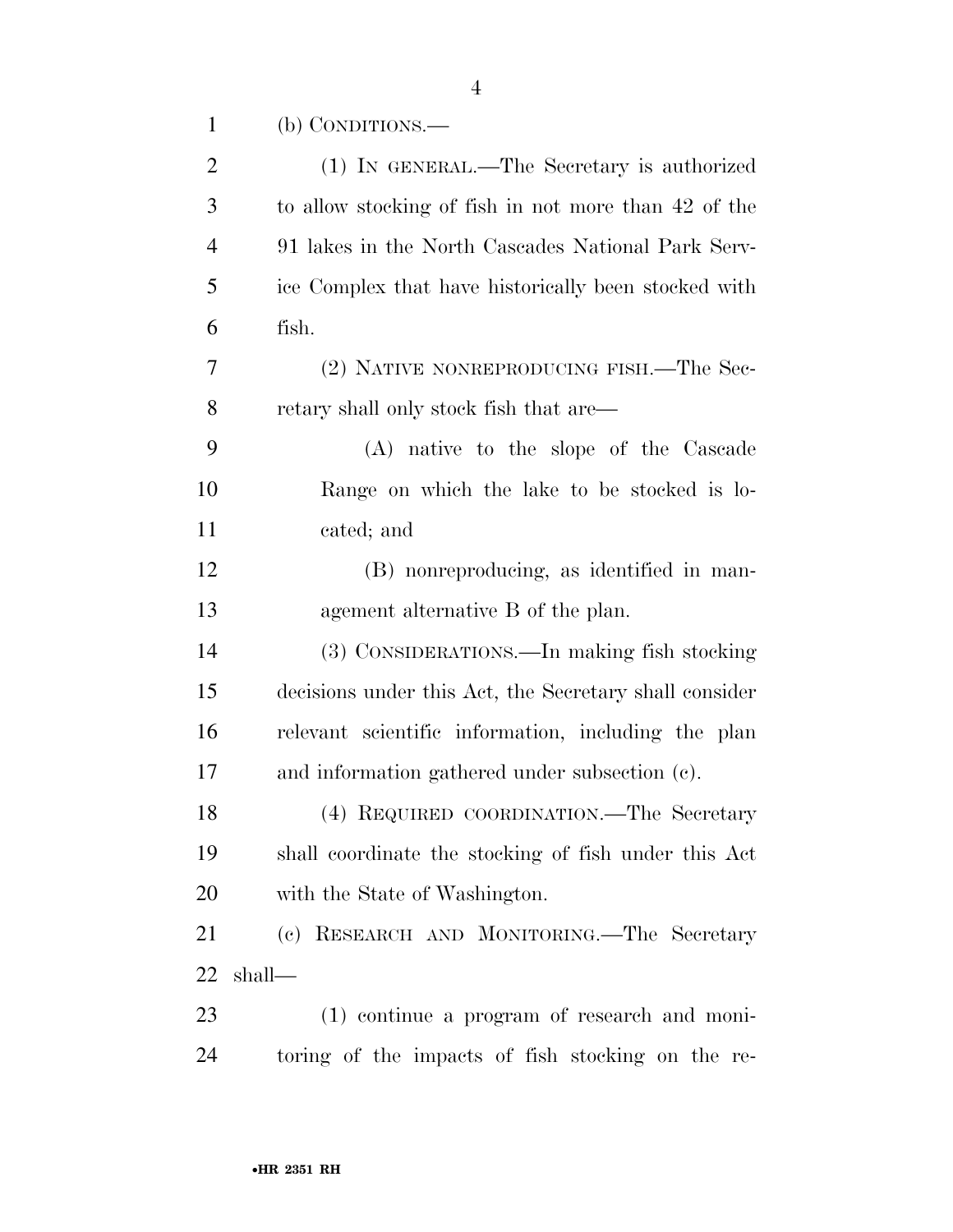sources of the applicable unit of the North Cascades National Park Service Complex; and (2) beginning on the date that is 5 years after the date of enactment of this Act and every 5 years thereafter, submit to the Committee on Energy and Natural Resources of the Senate and the Committee on Natural Resources of the House of Representa- tives a report that describes the results of the re-search and monitoring under paragraph (1).

•**HR 2351 RH**